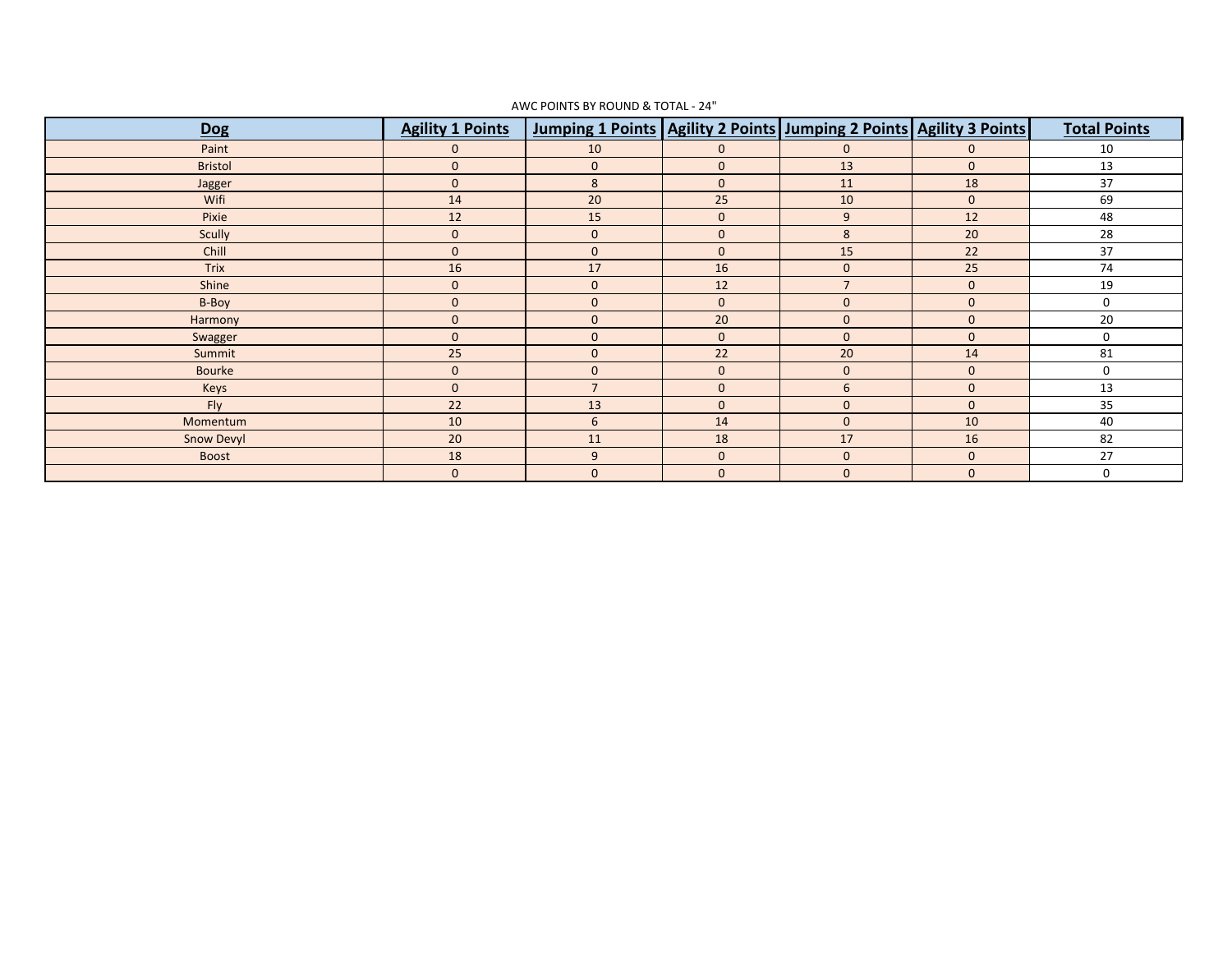| Dog       | <b>Agility 1 Points</b> | <u>  Jumping 1 Points   Agility 2 Points   Jumping 2 Points   Agility 3 Points  </u> |    |                |    | <b>Total Points</b> |
|-----------|-------------------------|--------------------------------------------------------------------------------------|----|----------------|----|---------------------|
| Arson     |                         |                                                                                      |    |                |    | b.                  |
| Tango     |                         |                                                                                      |    |                |    |                     |
| Pirate    |                         |                                                                                      | 18 |                | 20 | 64                  |
| <b>P2</b> |                         |                                                                                      |    | 20             |    |                     |
| Jazz      | 25                      |                                                                                      |    | 10             |    | 44                  |
| Mecson    | 20                      | 10                                                                                   |    | 1 <sup>2</sup> |    | 43                  |
| Dare      |                         |                                                                                      | 20 |                |    | 48                  |
| Excel     |                         | 20                                                                                   |    |                |    | 20                  |
| Wheeler   | 22                      |                                                                                      | 25 |                | 25 | 94                  |

## AWC POINTS BY ROUND & TOTAL - 16"